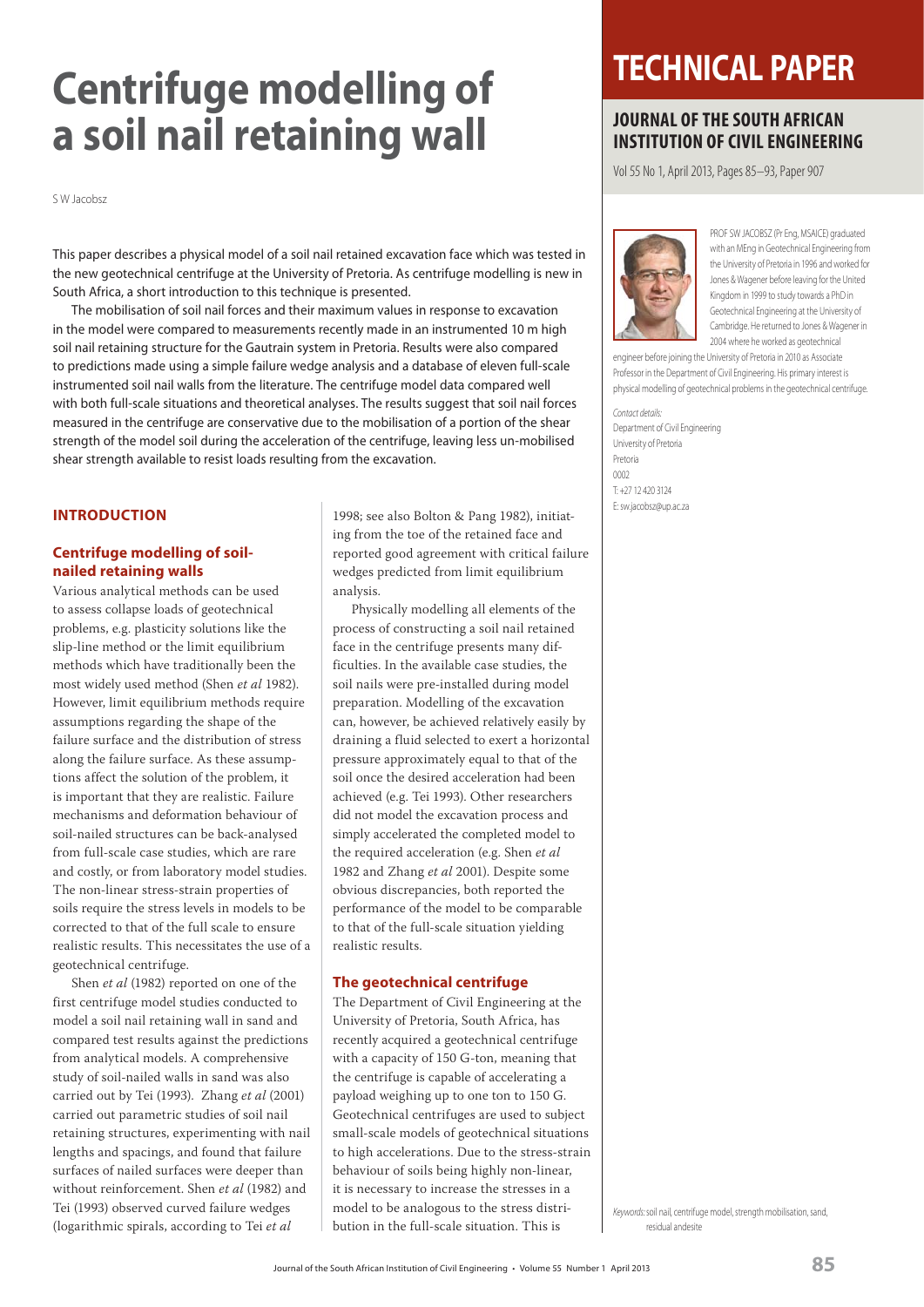



achieved using centripetal acceleration. As such, a model with a scale of 1:50 has to be accelerated to 50 times earth's gravity (50 G) to create the correct stress distribution.

Model dimensions scale linearly and can be used to derive scaling laws for other physical properties. Table 1 lists scaling laws for a number of physical quantities. As an example, the scaling law for force is derived:

According to Newton's second law, force  $(F_n)$  in the full-scale situation (the prototype) can be expressed as  $F_p = m_p a_p$ , where  $m_p$  is the mass and  $a_p$  the acceleration of the prototype. Assuming that the body to be scaled is a cube with density  $\rho$  and side length  $l_p^{}$ and that it is stationary on the earth's surface, Newton's second law can be written as

$$
F_p = \rho l_p^3 g \tag{1}
$$

where *g* is gravitational acceleration. Newton's second law for the model is

$$
F_m = m_m a_m \tag{2}
$$

where  $F_m$  is force at the model scale,  $m_m$  the mass of the model and *am* the acceleration at model scale. In order to avoid problems with different material properties, the same material as that occurring in the full-scale situation is normally used to create the model. The material density (*ρ*) therefore remains the same. The model is *N* times smaller than the prototype and is therefore accelerated to *N* times earth's gravitational acceleration to create the correct stress distribution in the model. Equation 2 therefore becomes

$$
F_m = \rho V_m N g \tag{3}
$$

For a cube Equation 3 becomes

$$
F_m = \rho \bigg( \frac{l_p}{N} \bigg)^3 \, Ng = \frac{\rho l_p^3 g}{N^2} = \frac{F_p}{N^2}
$$

which proves the scaling law for force.

In terms of scaling laws, particularly attractive is the fact that time-related problems, e.g. consolidation, may be studied in a fraction of the time that would be required for a full-scale trial. Also, stiffnesses (e.g. the Young's and shear moduli) do not scale because stresses and strains do not scale. This enables the same material from the full-scale prototype to be used to construct the model.

**Table 1 Scaling laws for various physical properties**

| Property             | <b>Scale factor</b> |
|----------------------|---------------------|
| Model scale          | n                   |
| Accelerations        | n                   |
| Linear dimensions    | 1/n                 |
| Stress               | 1                   |
| Strain               | 1                   |
| Density              | 1                   |
| Mass                 | $1/n^3$             |
| Force                | $1/n^2$             |
| Bending moment       | $1/n^3$             |
| Moment of area       | 1/n <sup>4</sup>    |
| Time (consolidation) | $1/n^2$             |
| Time (dynamic)       | 1/n                 |
| Time (creep)         | 1/n                 |
| Pore fluid velocity  | n                   |

Jacobsz & Phalanndwa (2011) described a case study in which three instrumented soil nails were installed in a retained face along a cutting for the Gautrain railway line in Pretoria. The structure was excavated in residual andesite which increased in strength and stiffness with depth. The wall was 10 m high with six rows of nails installed at vertical spacings of 1.5 m and horizontal spacings of 2 m, and at a downward angle of 10°. The shotcrete facing was 175 mm thick, reinforced with two layers of mesh. The retained face and the locations of the instrumented couplings are illustrated in Figure 1. Axial forces in three of the soil nails were measured as the excavation in front of the retained face was deepened.

Although the survival rate of the soil nail instrumentation was poor, it showed that the maximum axial forces in the top soil nail stabilised at approximately 50 kN, approximately two thirds of the load calculated using a simple failure wedge analysis. It was

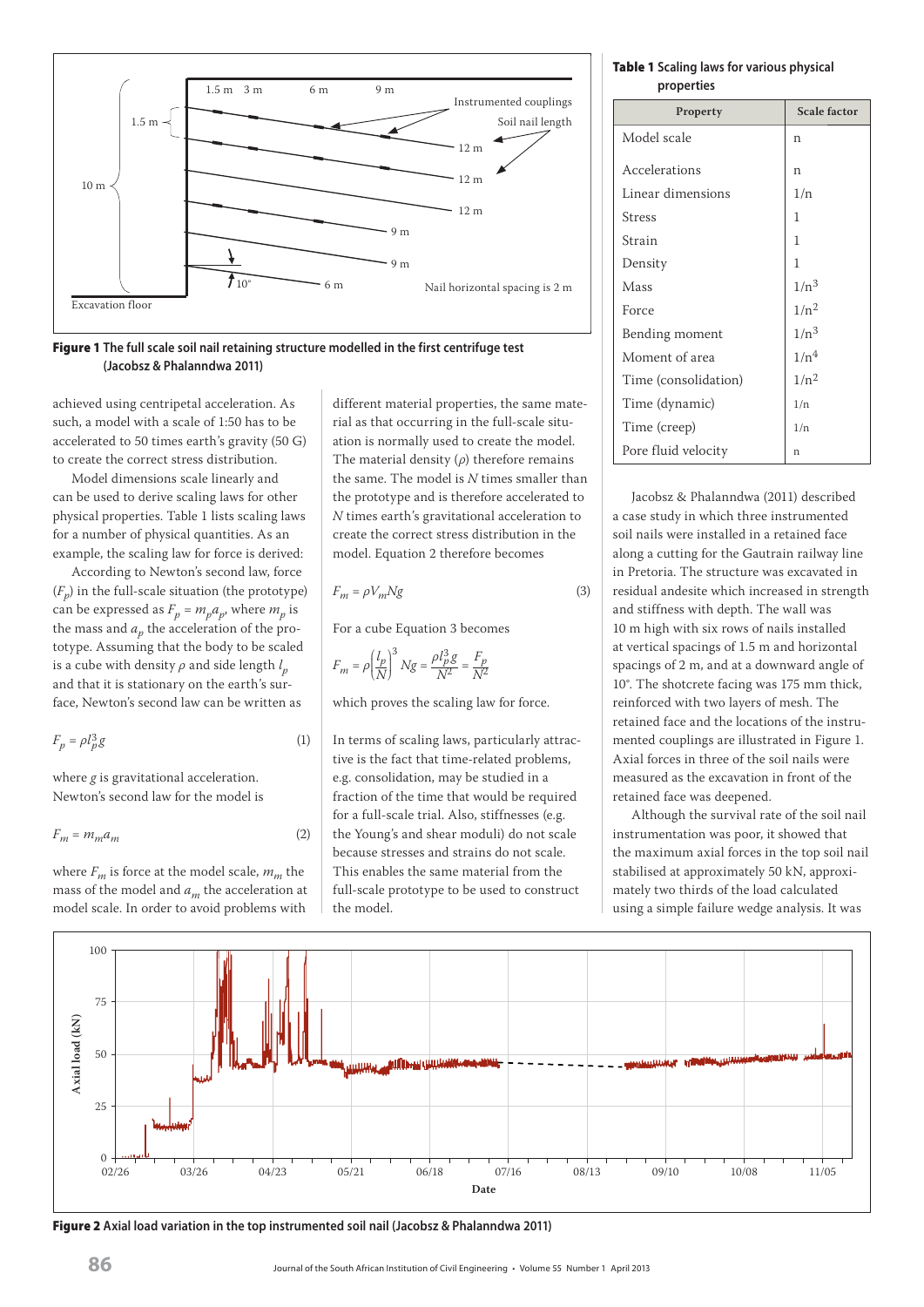found that soil nail loads were not mobilised gradually, but in distinct load increments. It appeared that the material behind the excavation remained stable to a point as the excavation advanced and, only when a certain excavation depth was reached, did the retained soil exert more load on the soil nails, as it depended on the nails for stability. Soil nail loads were mobilised in a number of such load steps as the excavation advanced, as illustrated in Figure 2.

The aims of the centrifuge model study were:

- to measure the load mobilisation in the soil nails over time during and after excavation, and
- to compare the mobilised soil nail loads in the model with those from the Jacobsz & Phalanndwa (2011) case study, and with those calculated from conventional wedge theory.

## **CENTRIFUGE MODEL**

A centrifuge model was set up to model the soil nail wall described in the Gautrain retaining wall case study. The model was constructed at a scale of 1:50 and was therefore tested at an acceleration of 50 G. The scale factor was chosen taking into account the dimensions of the model container, referred to as a strong-box, in relation to the dimensions of the full-scale situation being modelled. The model is illustrated diagrammatically in Figure 3.

The model retaining wall was constructed from a 0.6 mm thick galvanised steel plate. The calculated bending stiffness (EI) of the shotcrete facing, assuming an un-cracked panel, was approximately 9.4 x106 Nm2/m (assuming a Young's modulus for concrete of 20 GPa and 200 GPa for steel). Bending stiffness scales with the fourth power of the scale factor. The bending stiffness of the plate used to model the shotcrete face was calculated at 3.6  $Nm<sup>2</sup>/m$ , which was therefore approximately 2.4 times stiffer than the scaled-down retaining wall value.

The model soil nails were made from 5 mm wide brass strips, 0.2 mm thick, which were bolted to the wall using 2 mm diameter nuts and bolts. The reason for using flat metal strips was so that the model soil nails could easily be instrumented with strain gauges. For ease of installation during model preparation, the nails were installed horizontally.

The purpose of the model was to investigate the mobilisation of axial loads along the length of the nails during excavation, i.e. to simulate normal operational conditions and not to fail the soil nail wall. Disregarding the effects of dilation,



**Figure 3 The centrifuge model (not to scale)**

the design pull-out capacity of the soil nails, calculated purely from interface friction between the nails and the soil, therefore exceeded the imposed load estimated from active pressure on the wall by approximately one third, providing a safety margin. The pull-out load  $(Q<sub>u</sub>)$  of the flat strip model soil nails was calculated from  $\sigma_{\rm v}$  A<sub>n</sub> tan $\alpha$ , where  $\sigma_{\rm v}$  is the vertical stress acting at the depth of the nail,  $A_n$  the surface area of the nail (top and bottom) and  $\alpha$  the interface friction angle between the sand and the brass strips, measured in a shear box test at 26°. A total pull-out force of 1272 kN (full-scale) was calculated for a column of six nails. The predicted active pressures to be resisted per column of nails were 932 kN.

The calculated axial stiffness of the full-scale nails is approximately 100 MN. Axial stiffness scales with the square of the scale factor. The required stiffness of the model nails was therefore 40 kN. The brass strips were 2.7 times stiffer than the scaled requirement. It was, however, not practical to use narrower strips due to instrumentation difficulties.

Three model nails were instrumented with three strain gauges each, connected in quarter Wheatstone bridge circuits. The strain gauges were positioned with the first gauge close to the wall and the second gauge close to the position where the maximum tensile force was expected, i.e. where an active failure wedge is expected to be mobilised (roughly at an angle of  $45^{\circ}$  +  $\phi^{\prime}/2$  with the horizontal) (e.g. Lazarte *et al* 2003). The third gauge was mounted approximately halfway between the second gauge and the end of the soil nail (see Figure 3).

The soil used in the model was a fine alluvial silica sand sourced from a commercial source near Cullinan. It was found that particles larger than approximately 200 μm were relatively well rounded, but the finer fraction tended to be more angular with a description of angular to sub-angular being appropriate. The grading curve for the sand is presented in Figure 4. The friction angle of the sand was measured at 37° using a conventional shear box. During model preparation the sand was placed by pluviation during which a constant drop height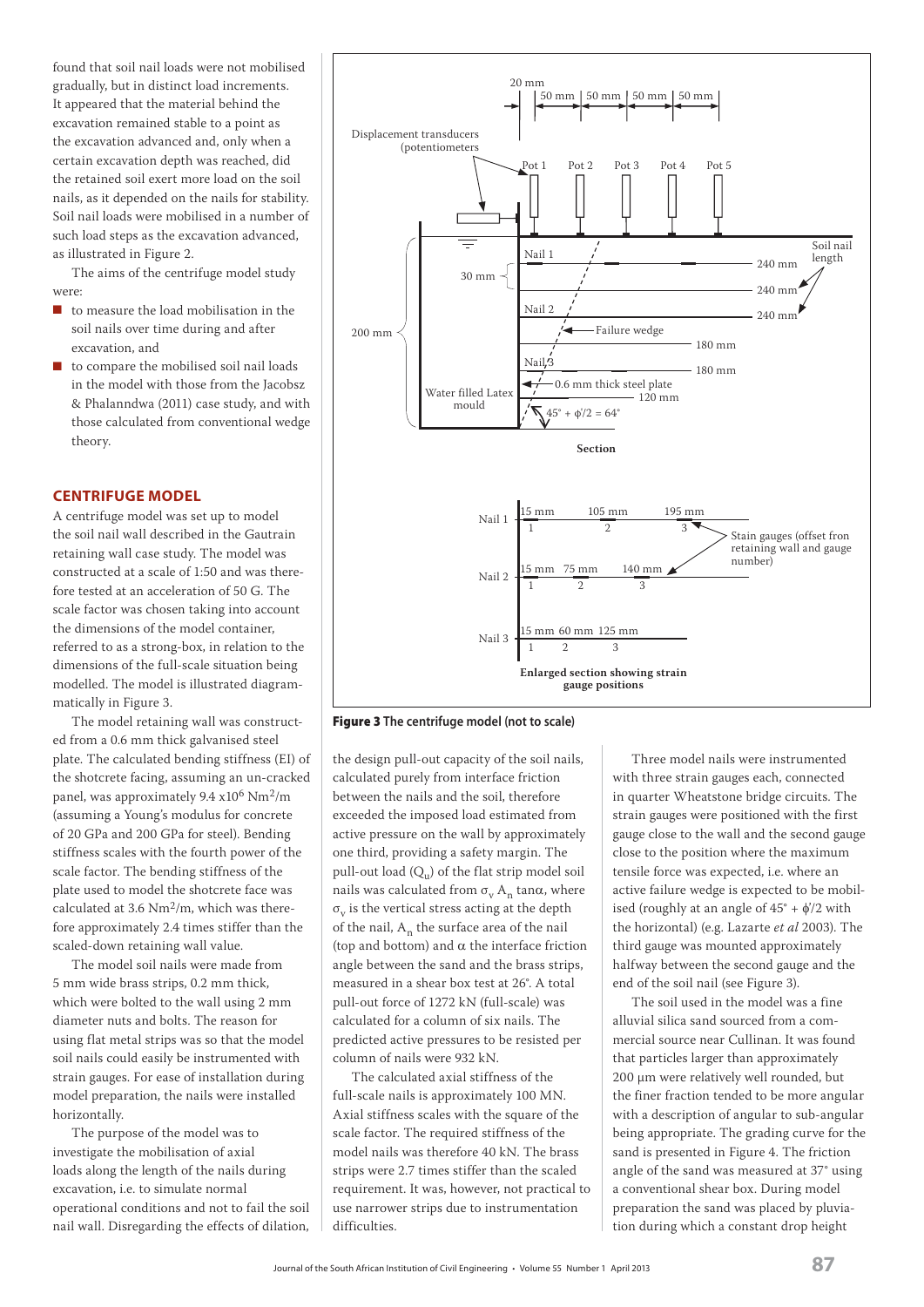and flow rate were maintained. The sand was pluviated in layers of about 30 mm thickness, i.e. the vertical spacing between rows of soil nails. The placed relative density of the sand was approximately 55% (1566 kg/m<sup>3</sup>), i.e. a medium dense sand. The mass of sand was determined by weighing the model before and after placing the sand.

The deepening of the excavation was modelled using a water-filled Latex rubber mould in which the water level was reduced during the test. This method was also used by Tei (1993) (see also Tei *et al* 1998). During the acceleration of the centrifuge to 50 G, the water level in the rubber mould was maintained at the correct level using a standpipe with a fixed overflow level into which water was continuously fed. This procedure was followed because it was expected that during acceleration of the centrifuge some movement of the system would have occurred, possibly affecting the water level in the rubber mould which would disturb the stress regime. After accelerating to 50 G, the water supply to the standpipe and rubber mould was stopped. A solenoid valve was opened to release the water from the rubber mould to model the excavation of soil in front of the retained face. In the first test the water level was allowed to drop without interruption from 200 mm to 0 mm depth. In the second test the water level reduction took place in steps over 2 000 seconds, and in the final test over 3 000 seconds. After every step in water level reduction, some horizontal wall movement took place, which took some time to stabilise. The next drop in water level was only initiated after this wall movement had stabilised.

During the tests the vertical movement of the sand surface and the horizontal movement at the top and mid-height of the retaining wall were monitored using potentiometer-based displacement transducers. The water level in the rubber mould was monitored using a pressure transducer mounted near the base of the standpipe. A number of photos of the model are presented in Figure 5.

## **CENTRIFUGE MODEL TEST RESULTS**

## **Surface settlement**

Surface settlements were recorded with potentiometers with a resolution of approximately 0.001 mm during the lowering of the water level. During the acceleration of the centrifuge to 50 G the upper surface of the sand settled between 1 mm and 2 mm in response to the stress increase acting on the model. Once at 50 G, the settlement data was zeroed so that the surface settlements caused



**Figure 4 Sand grading**





**(c) Brass soil nails being placed into position during model preparation**



**(e) Side view over model surface showing displacement transducers and data acquisition system**

**Figure 5 Sequence of photos illustrating model preparation**





**Standpipe with** solenoi **and pressure nd** 



**latex mould atex mould**

**(f) Model in position on centrifuge ready for testing**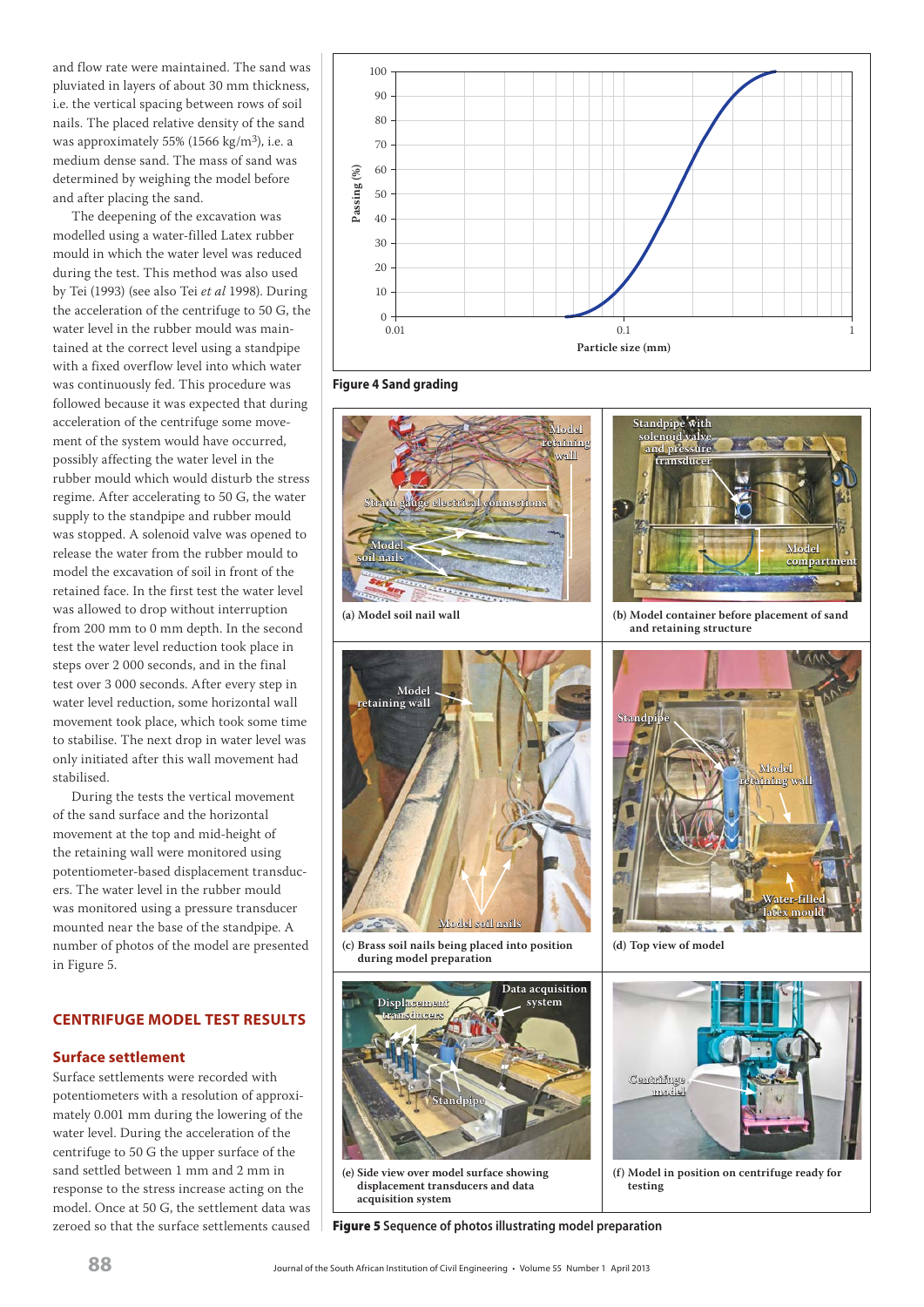

**Figure 6 Surface settlement in response to "excavation"**



by the lowering of the water level behind the retaining wall could be measured. Figure 6 shows the settlement of the soil surface behind the retaining wall in response to the lowering of the water level.

A maximum settlement of approximately 1.5 mm occurred immediately (20 mm) behind the wall and reduced with distance away from the wall. This translates to 75 mm at the full scale (1:50).

## **Horizontal wall movement**

Figure 7 presents the horizontal movement measured at the top and mid-height of the retaining wall in response to lowering of the water level, modelling the excavation. The results of the three tests show good repeatability between tests and illustrate that the rate of water level reduction did not have a significant effect on the wall movement.

It can be seen from the figure that as the water level began to be lowered, wall movement immediately began to occur at the top of the wall. When the water level in the model excavation had dropped to below the depth of the first row of soil nails (30 mm), the rate of movement decreased as the nails began to restrain wall movement. The rate of wall movement then remained approximately constant as the excavation advanced.

Little horizontal movement was observed at the mid-height position on the wall until the water level had reduced to that height. Thereafter, horizontal movement occurred at approximately the same rate as the horizontal movement at the top of the wall.

Once the model excavation had been emptied completely, a maximum horizontal movement of about 2.5 mm was observed at the top of the wall, equating to 125 mm for

the full-scale wall. The wall remained stable after excavation.

## **Mobilisation of soil nail forces**

The development of axial loads in the soil nails in response to the deepening excavation is presented in Figure 8. During acceleration of the centrifuge to 50 G some settlement of the model wall relative to the sand occurred so that the parts of the nails close to the wall were subjected to a small amount of bending. This affected the zero offsets of force readings registered by the instrumented nails. Soil nail readings were therefore zeroed prior to the water level in the model excavation being reduced, to give loads mobilised due to the reduction in the water level only. Loads prior to zeroing were generally small (less than 10 N at model scale), except where bending of the nails occurred. The loads measured in the model are shown on the left-hand axis, with full-scale (prototype) loads on the right-hand axis. The calculated loads for the model from the wedge analysis based on friction angles of 30° and 37° are also shown in Figure 8; the comparison is discussed later.

The evolving axial load distributions in the instrumented nails, as the excavation was deepened, are presented in Figure 9. Initially, the highest loads were mobilised immediately behind the wall in response to active pressure behind the wall, but soon the location of maximum force migrated backwards from the wall as a failure mechanism began to mobilise.

## **DISCUSSION**

## **Comparison of model results with analytical methods**

## *Wedge analysis*

The equilibrium of a simple triangular active failure wedge behind the excavation face was examined to estimate the development of axial soil nail forces in response to the deepening excavation (Figure 10). This approach is commonly used for soil nail design, although the complexity of the mechanisms varies (SAICE 1989). For the problem modelled in the centrifuge, only three forces were considered: the self-weight of the failure wedge (W), the resisting force mobilised on the failure plane (R) and the sum of the individual soil nail forces (T). For a fully mobilised failure mechanism the resisting force R would act at an angle  $\phi$  as shown in Figure 10, where  $\phi$ is the soil friction angle. The soil nails were assumed to carry only axial loads, disregarding any bending or shear stiffness they might possess. The failure wedge was assumed to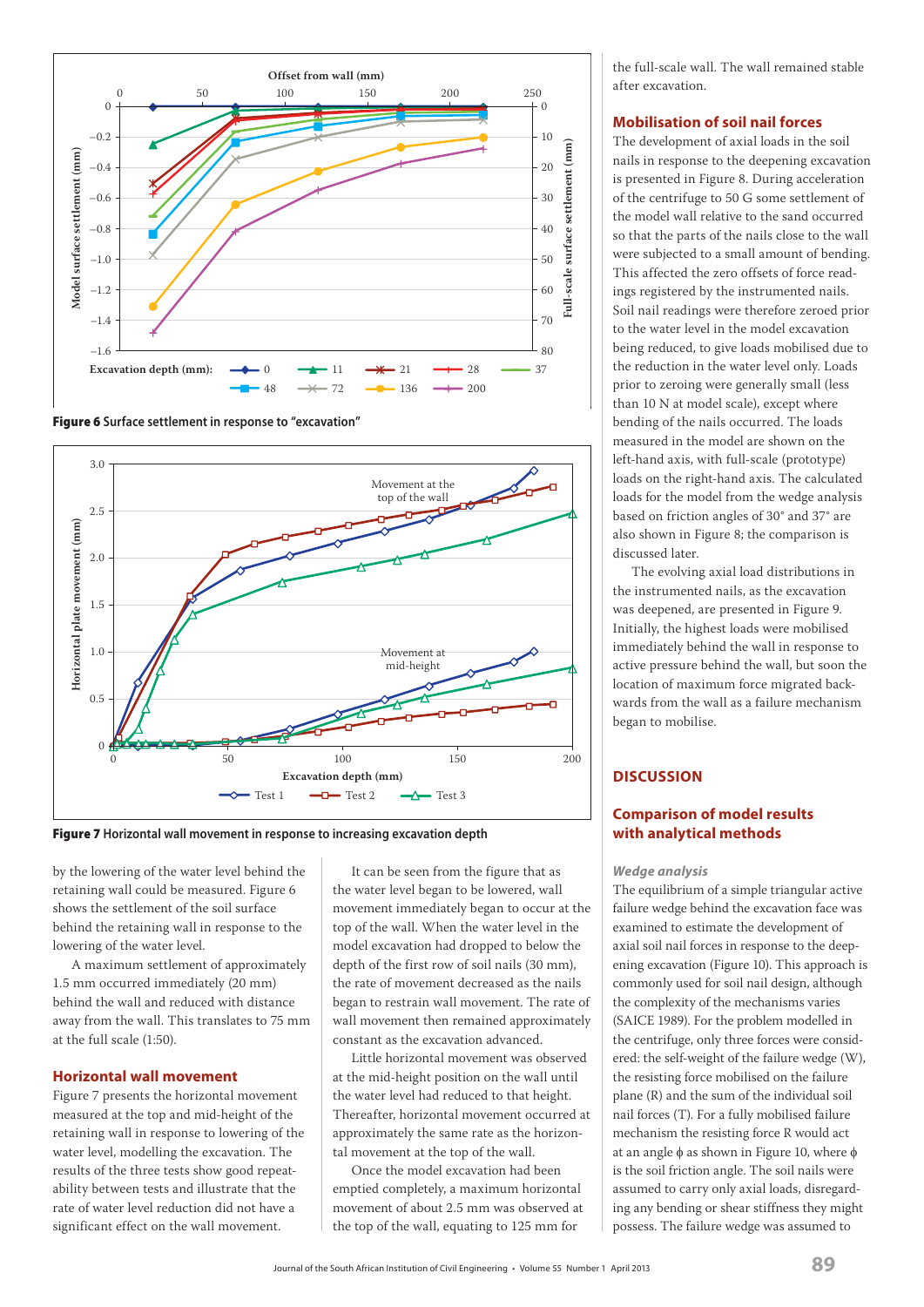mobilise at a slope angle  $\beta$ . This slope angle was varied to find the maximum axial soil nail force (T). For a horizontal soil surface and smooth vertical retaining wall, the wedge analysis provides the same solution as the active Rankine earth pressure case.

The soil nail loads were calculated for various depths of excavation by simply dividing the total calculated soil nail force (T) by the number of nails intersecting the failure wedge. The calculated forces (based on horizontal soil nails) are plotted with the observed loads in Figure 8. As no failure wedge intersects soil nails for excavation depths of up to 30 mm (1.5 m at prototype scale), zero soil nail force was assumed up to this depth.

## **Soil nail forces**

Figure 8 illustrates that the loads in the soil nails initially increased approximately linearly with increasing excavation depth, but the rate of increase reduced with further excavation.

The trend in the measured soil nail forces compares well with the predictions from the wedge analysis, although the latter generally tends to underestimate the loads. This is somewhat in contrast with Shen *et al* (1982), Tei *et al* (1998), Lazarte *et al* (2003) and others who stated that average nail forces are generally smaller than those calculated by considering full active earth pressures. The most significant underestimation occurred on the second soil nail.

During the acceleration of the centrifuge to 50 G it was attempted to balance the earth pressures behind the model retaining wall by maintaining a constant water level in the rubber mould as described. However, some vertical and horizontal movements of the various components of the model were unavoidable during acceleration. The imperfect method of balancing the earth pressures as described, in combination with the movements that occurred during acceleration, resulted in a certain amount of load mobilising in the soil nails prior to reducing the water level in the rubber mould to model excavation. This means that a portion of the shear strength of the sand was already mobilised prior to water level being reduced. Because of zeroing of the soil nail reading prior to reducing the water level, these loads were ignored. The various disturbances would most probably have resulted in the amount of shear strength mobilisation in the sand before excavation to be different from the situation applicable to an actual soil nail wall, probably resulting in less shear strength being available to support the excavated face than what would have been expected. The implication of this is that the soil friction angle used in analysing the model should

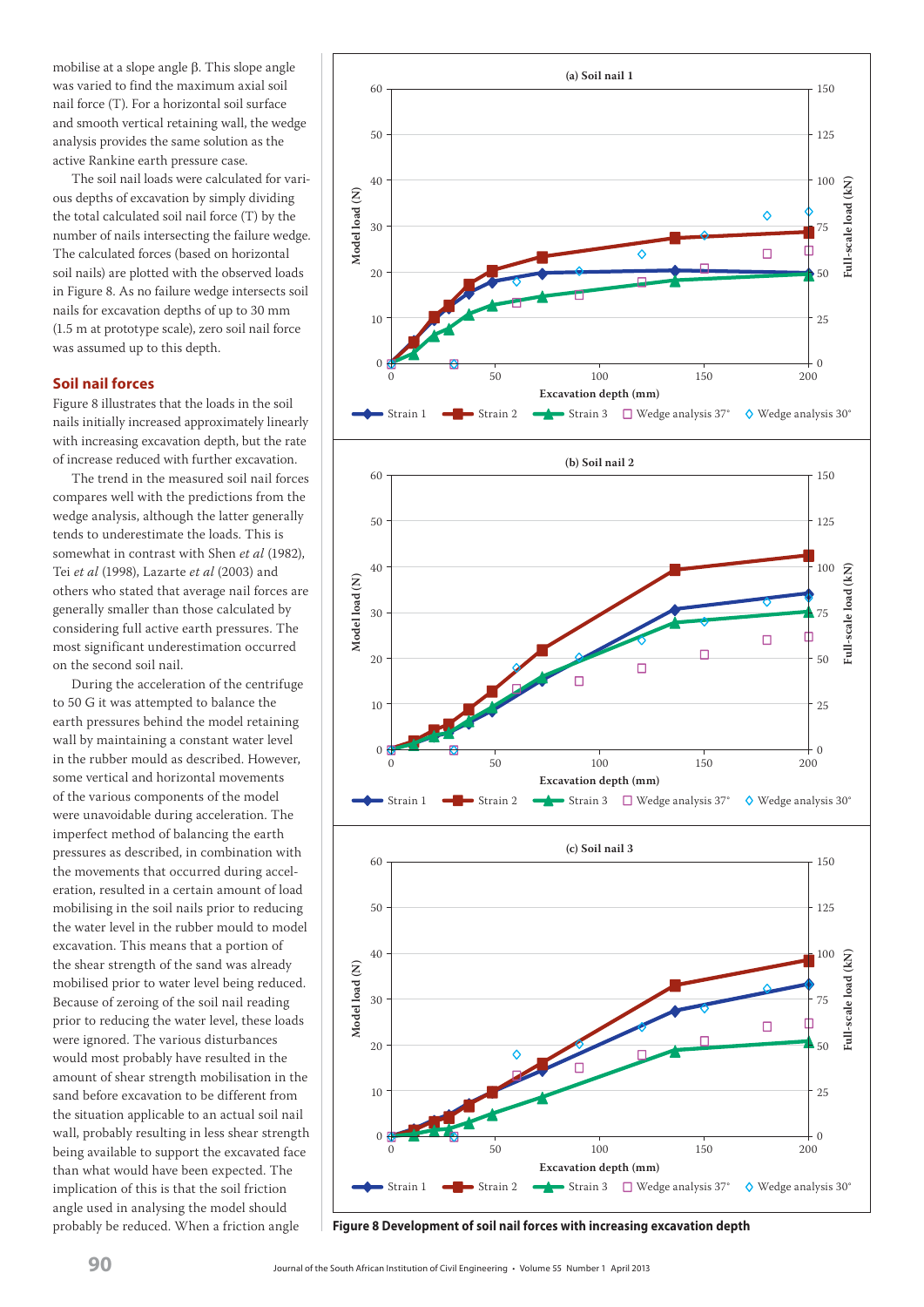



**Figure 10 Simplified wedge analysis used for the estimation of soil nail forces**

of 30° is used instead of 37°, the correlation between the measured soil nail forces and those calculated using a wedge analysis improves (see Figure 8).

A further factor contributing to the difference between the measured and calculated loads is the fact that the actual stress distribution behind the retained face is significantly more complex than the simple triangular distribution assumed by active earth pressure theory (Tei 1993 and Tei *et al* 1998). Tei (1993) states that the failure surfaces in sand would resemble a logarithmic spiral which would result in failure wedges that are approximately 10% heavier than the assumed triangular wedge. Also, Zhang *et al* (2001) mentioned that the failure wedge in the presence of soil nails was deeper than without reinforcement. The actual mobilised soil nail forces are controlled by many factors, including the flexibility of the facing wall and soil nails and dilation on the soil-nail interface (Tei *et al* 1998).

The magnitude of the scaled-up maximum observed soil nail forces in the centrifuge model are put into context by comparison with normalised soil nail forces measured at eleven sites presented in Figure 11 (Byrne *et al* 1998). Observed maximum tensile nail forces were normalised by  $K_aHgS_bS_v$ , where Ka is the coefficient of active earth pressure, H the wall height,  $\gamma$  the density of the retained material and  $S_h$  and  $S_v$  the respective horizontal and vertical nail spacing. The figure shows that the general trend is for soil nail forces to reduce somewhat with depth, but very significant scatter occurs, probably as a result of variations in soil strength and stiffness between sites which were not taken into account in the normalisation. The observations from the centrifuge tests plot well within the data set presented in the figure.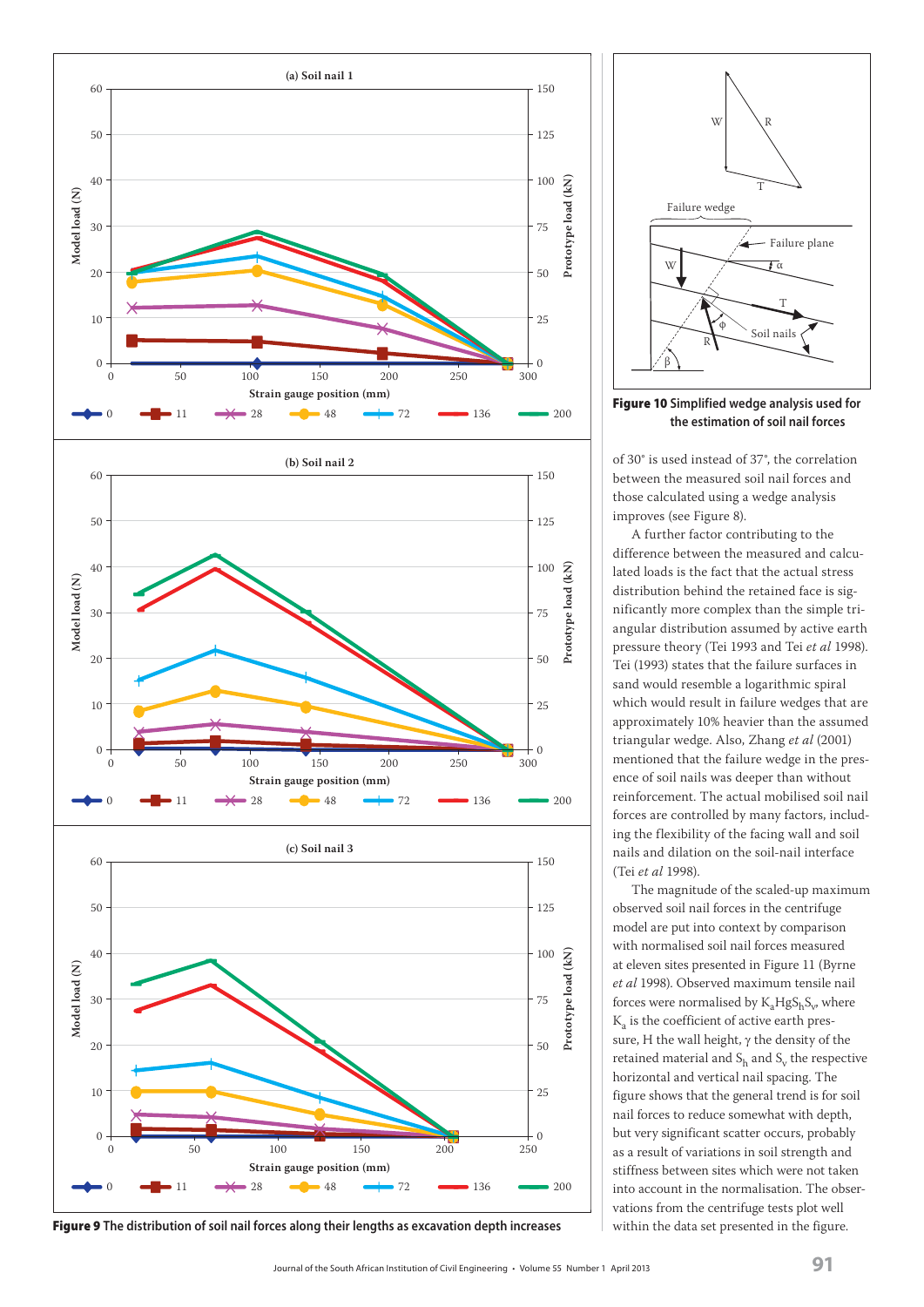In the Jacobsz & Phalanndwa (2011) case study, soil nail loads of just less than 50 kN were measured in the top soil nail when the system was at equilibrium. These are of the same order of magnitude, albeit somewhat lower than scaled loads from the model (see Figure 8). They are also lower than the prediction from a wedge analysis. Note that a wedge analysis predicts soil nail forces that are 12% higher when nails are installed at 10° compared to horizontal nails. The reason for the scaled model loads being higher can be ascribed to the fact that the model soil profile comprised cohesionless sand in which some shear strength had already been mobilised during acceleration of the centrifuge, while the profile in the field comprised residual andesite, possessing significant cohesive strength, increasing with depth.

A further difference between the model and the case study is the step-wise way in which loads were mobilised in the case study compared to a more gradual increase in load in the model (compare Figure 2 with Figure 8). The reason for the step-wise load increase was attributed to the fact that the excavation could support itself to a certain depth and then suddenly yielded, mobilising load in the soil nails. With further excavation, it again remained stable to a certain depth before yielding again, applying another step-wise load increase on the soil nails. The cohesionless sand did not possess any strength to support any depth of excavation, so that axial load had to be mobilised in the soil nails very shortly after the water level in the model excavation began to reduce.

The measured axial force distributions along the length of the nails shown in Figure 9 generally agreed with the pattern typically observed in the field. A soil nail normally carries a load at the retained face which increases towards the intersection with the failure plane and then reduces to zero at the end of the nail (Lazarte *et al* 2003). The maximum load was measured consistently at the second strain gauge on each nail. They were purposefully installed close to where the failure wedge was expected to intersect the soil nails.

## **Wall and ground movements**

The vertical soil settlement behind the wall amounted to approximately double the amount of the expected settlement given by the guideline of H/333 by Lazarte *et al* (2003) for fine grained soils. However, the observed settlement applies to a medium dense sand, the material used in the model in which some shear strength had already been mobilised during centrifuge acceleration. The maximum settlement of the full-scale wall amounted to only 8 mm, illustrating that,



**Figure 11 Normalised maximum tensile forces measured in soil nail retaining walls (Byrne** *et al* **1998)**



**Figure 12 Mode of horizontal deformation of model soil nail wall in centrifuge models**

as expected, the residual andesite behaved much stiffer than the sand in the model, settling less. The residual andesite appears to mobilise its strength at smaller strains than cohesionless sand.

It is interesting to note that the settlements above the active wedge, potentiometers 1 and 2 (see Figure 3 and Figure 6) settled significantly more than the potentiometers further away, reflecting the mobilisation of the failure mechanism. An active failure wedge is predicted to intersect the sand surface at an offset of 100 mm from the retained face. The zone behind the wall where noticeable settlements occurred, agrees well with the 140 mm (at model scale) predicted by Lazarte *et al* (2003).

The horizontal wall movements are presented in Figure 7 and were recorded from the onset of water level reduction until the model excavation was complete. The largest portion of horizontal movement took place during the initial reduction in water level to the depth of the first row of nails. Thereafter the rate of movement slowed considerably. In practice this initial movement would not have been recorded, because the first shotcrete panels still had to be constructed. The horizontal movement that would be recorded in practice corresponds to that associated with a drop in water level from 30 mm to the bottom of the excavation. In the tests reported here, this movement amounted to approximately 1 mm, or 50 mm at full scale.

As in the case of the vertical movement behind the wall, this horizontal wall movement also exceeded the guideline recommended by Lazarte *et al* (2003) (also H/333, or 30 mm at full scale). The maximum horizontal movement observed at the top of the full-scale wall was 34 mm (Jacobsz & Phalanndwa 2011). The difference can be explained due to the model comprising medium dense sand in which some shear strength had already been mobilised during centrifuge acceleration, while the full-scale